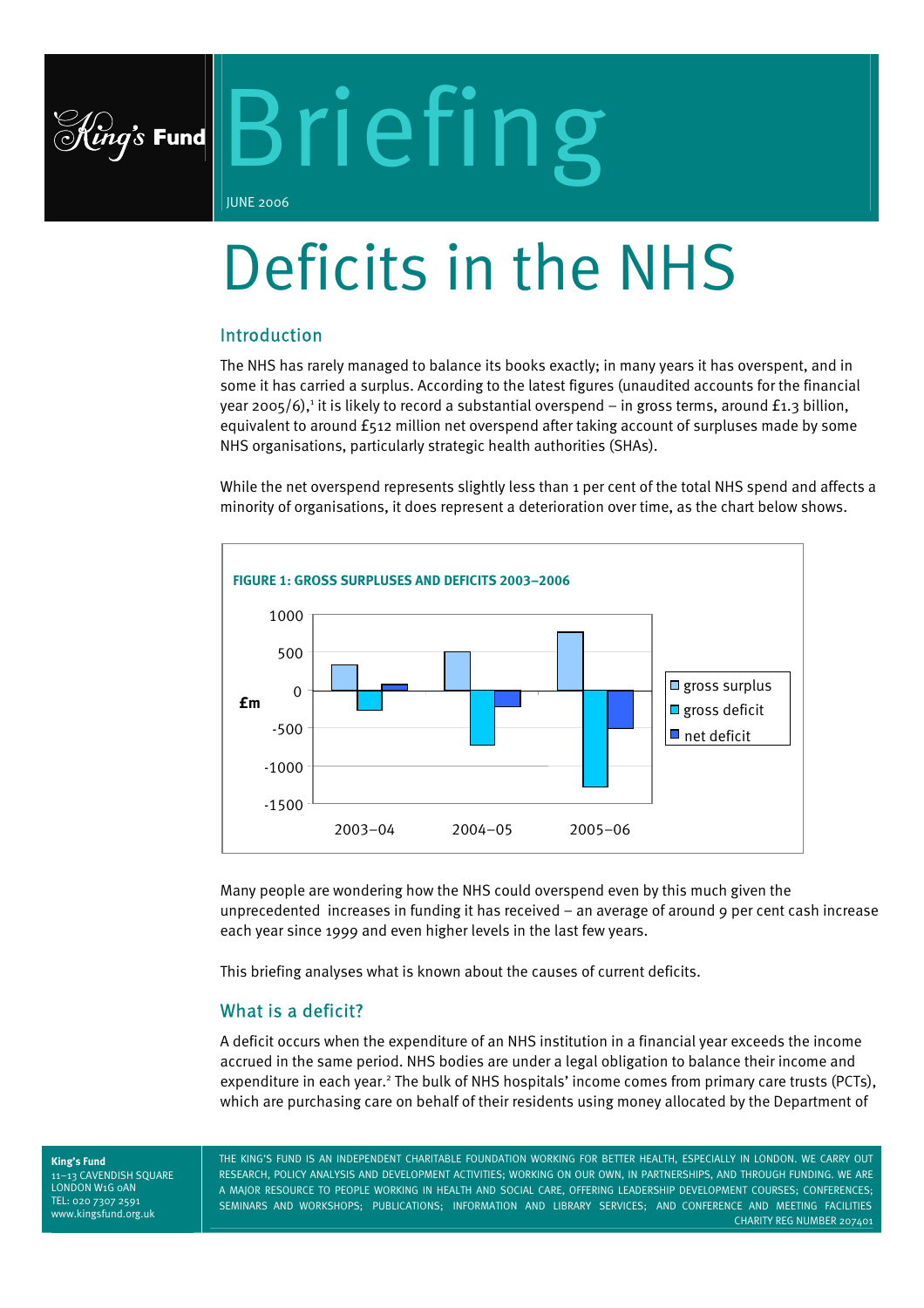Health. The Department also holds funds to buy services centrally and the SHAs hold or oversee further budgets (of which the budget for Workforce Development Confederations (WDC) – paying for medical and other training and education – accounts for the bulk of strategic health authority spending).

The terms of the obligation to balance income and expenditure vary slightly by type of institution: PCTs are not meant to exceed their annual allocation (known as the Revenue Resource Limit) and should balance their books each year. Hospitals are also expected to balance income and expenditure in each year, but trusts with deficits may be allowed by their strategic health authority to achieve financial balance over a three-year period (or even over five years in exceptional cases).

# Scale of deficits

The unaudited figures released for 2005/2006 report a year-end deficit for NHS organisations in England: a gross deficit of £1.277 million, with a gross surplus of £765 million: a total net deficit of £512 million. This represents a slight overall improvement from the mid-year projections of a net deficit of £623 million, but falls some way short of the government's plan for a net deficit of about £200 million.

As the charts below show, although the majority of NHS institutions are in surplus or have balanced their books, slightly more organisations have slipped into deficit (174), when compared with the previous year (159). It also represents a worsening situation compared to the forecasts made in December 2005 when 133 organisations predicted a deficit.



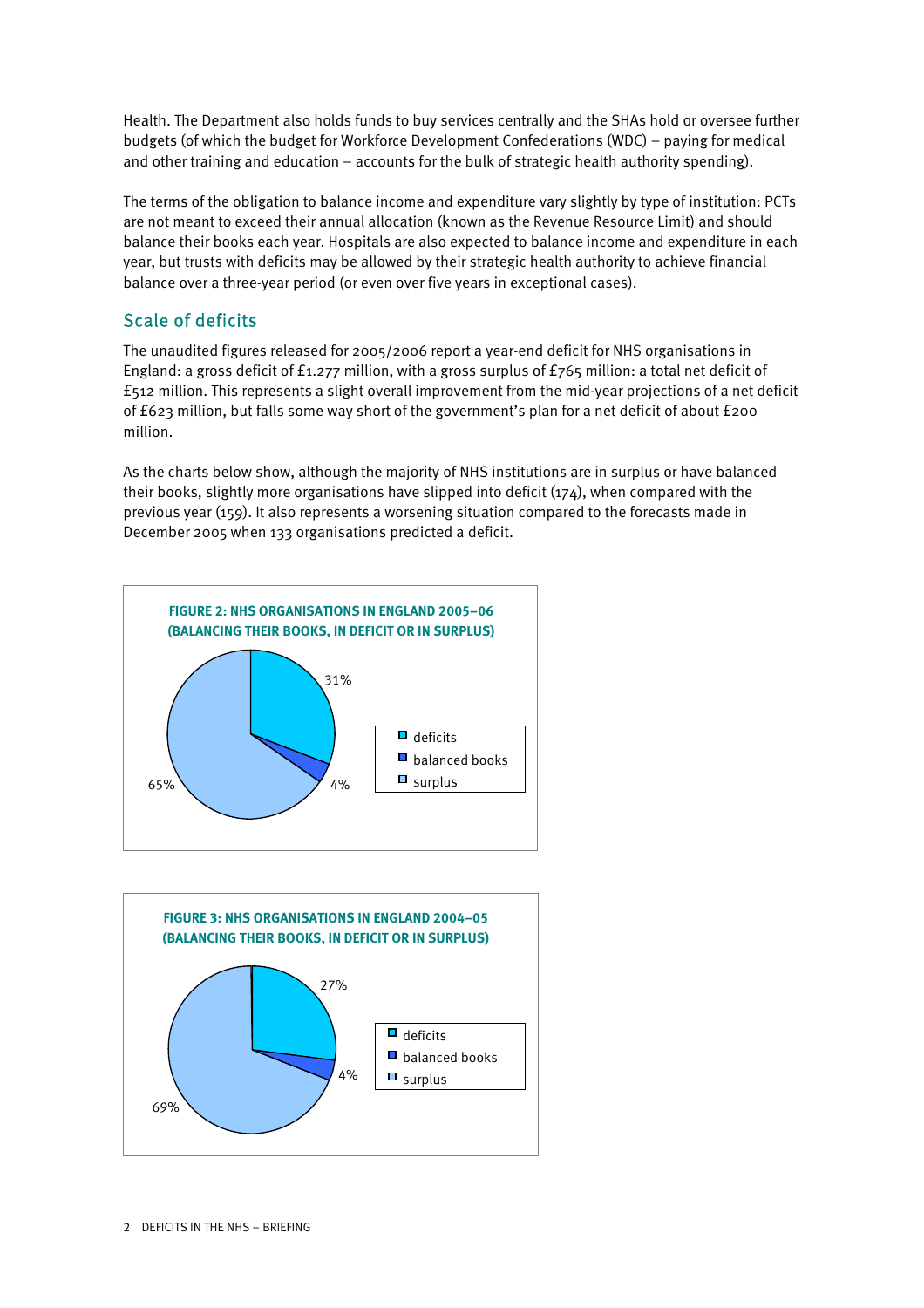The worst deficits, as the government has pointed out, are concentrated in a minority of organisations (70 per cent of the gross deficit is to be found in 11 per cent of organisations). What has changed since last year (and the mid year projections) is the scale of financial problems in some trusts. There are now 15 organisations with deficits amounting to more than 10 per cent of their turnover. Last year (2004-05) there were only three reporting deficits on that scale, whereas in the previous year there were none. The gross deficits in the 102 organisations subject to 'turnaround' programmes, initiated by the Department of Health in December 2005 to restore the financial health of the worst performers, has doubled, slipping from a combined gross deficit of £476 million in 2004-05 to £915 million in 2005-06.

It is important to note that all the projected figures include planned borrowing from the NHS Bank and estimates of cash savings. The former must be repaid at some point and the latter may not, of course, materialise. The number of organisations with an underlying financial issue is therefore higher than the 31 per cent shown in the chart above.

Foundation trusts are not included in any of these figures as they have a separate financial regime administered under the aegis of Monitor, the foundation trust regulator. The latest figures for 2005-06 report a net deficit across all foundation trusts of £24 million.<sup>[3](#page-7-2)</sup>

This briefing analyses the deficits in England. However, other countries in the UK are also affected. Small deficits have also been experienced by NHS trust boards in Scotland in recent years. In 2003/4, the net deficit was £14.2 million a small percentage (0.2 per cent) of the Revenue Resource Limit (RRL) of £5.8 billion. The Audit Committee of the Scottish Parliament warned last year that the underlying financial situation was considerably worse.<sup>4</sup> [A](#page-7-3)udit Scotland has identified a 'funding gap' of £183 million for 2005/6.<sup>5</sup> [T](#page-7-4)he NHS Wales is also forecasting a 'significant deficit position' for 2005/6 according to the official Auditor.<sup>6</sup> The NHS in Northern Ireland is expected to break even.<sup>[7](#page-7-6)</sup>

# Who is in deficit?

As the chart below shows, the largest surpluses were projected by SHAs – mainly on the Workforce Development Confederation budgets.



The 2005–06 figures show that 68 hospitals were reporting a deficit and 106 PCTs. Geographically, a significant part of the gross deficit was predicted by organisations in the south and east of England.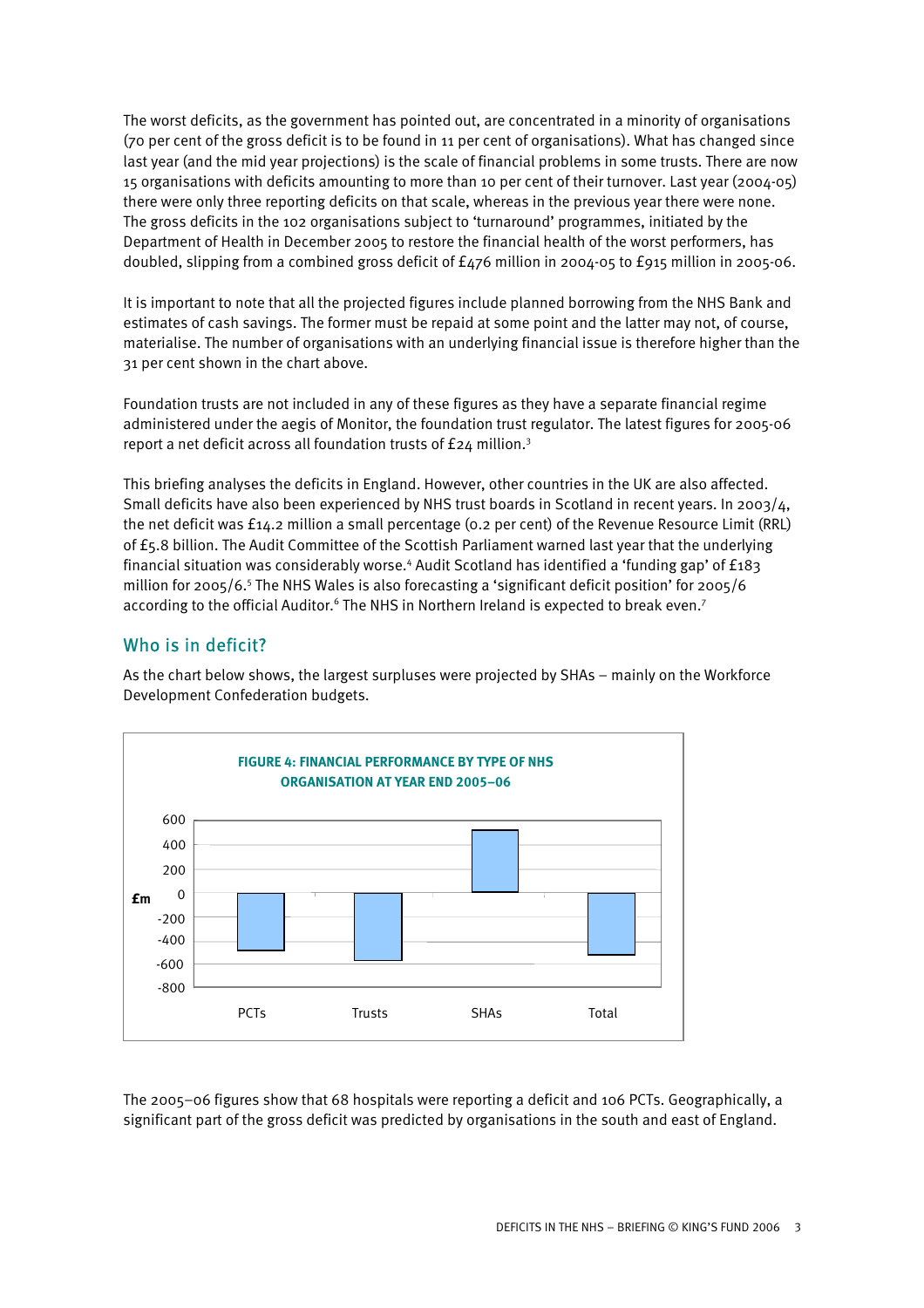# What do we know about the causes of deficits?

The government has made clear its view that deficits are largely the result of poor management within individual institutions. The implication is that the solutions generally lie within the control of managers at individual institutions. The Department of Health's auditors, KPMG, commissioned a number of private sector 'turnaround' teams, to carry out an initial analysis of those NHS organisations with the severest financial problems. A summary $^8$  $^8$  of the KPMG report to the Department suggested a more complicated set of factors and circumstances. Problems identified included:

- lack of management skills to deal with deficits and deliver turnaround
- **•** poor-quality information
- SHAs allowing 'unproductive behaviour' between trusts and PCTs
- failure to implement cost improvement programmes early enough, with a lack of consideration for lead times
- **EXTER 13 Incheffer 12** Iack of detailed implementation plans and unrealistic plans
- **EXTER** 1 ack of ownership of plans within the organisation; and
- **•** assumptions that savings would be delivered evenly, month by month across the year.

Scrutiny of trusts' own documents (such as annual reports) and Public Interest Reports (PIRs) issued by the Audit Commission provides further insight into the multiple causes of deficits. PIRs are issued when an auditor feels there is something 'significant' that needs to be brought to the attention of the public and the NHS body in question. The number of PIRs issued has increased sharply, from 2 in 2003 and in 2004, to 27 in 2005/6. The increase in PIRs is partly a reflection of the growing scale of financial problems within the NHS, but also reflects the Audit Commission's own advice to auditors to take more prompt action in cases where they were concerned.<sup>[9](#page-7-8)</sup>

Three main groupings of causes emerge from the PIRs and official trust papers.

- 1 Local management problems These include poor leadership and management and unique local circumstances, for instance, capital projects funded under the private finance initiative (PFI) that have cost more than expected, or where there have been unforeseen delays or other problems with specific land or building sales.
- 2 Local health economy problems These include problems caused by proximity to other institutions in financial trouble – some hospitals depend on one PCT for up to 90 per cent of their income, for example. This can affect two or three trusts, but sometimes whole areas, or 'health economies' are affected.
- 3 National policies and decisions These include cost pressures arising from actions or policies that were centrally driven, such as recent new contractual deals for NHS staff, or the cost of implementing NICE guidance. Other centrally decided policies such as payment by results (PbR) can have an adverse effect on individual trust and PCT finances. For example, the gradual shift to Payment by Results (PbR) (where hospitals are paid a set tariff for each procedure or treatment calculated using national average costs), will have a differential effect on trusts: those hospitals with above-average costs face financial pressure as local prices move down to tariff. So, too, do hospital trusts whose locally negotiated prices were lower than the tariff because they are limited in how quickly they are allowed to move their prices up to tariff. PCTs whose local prices rise when tariffs are introduced pay more for the same activity and the income adjustment they received to compensate them is now being phased out more rapidly than they had expected.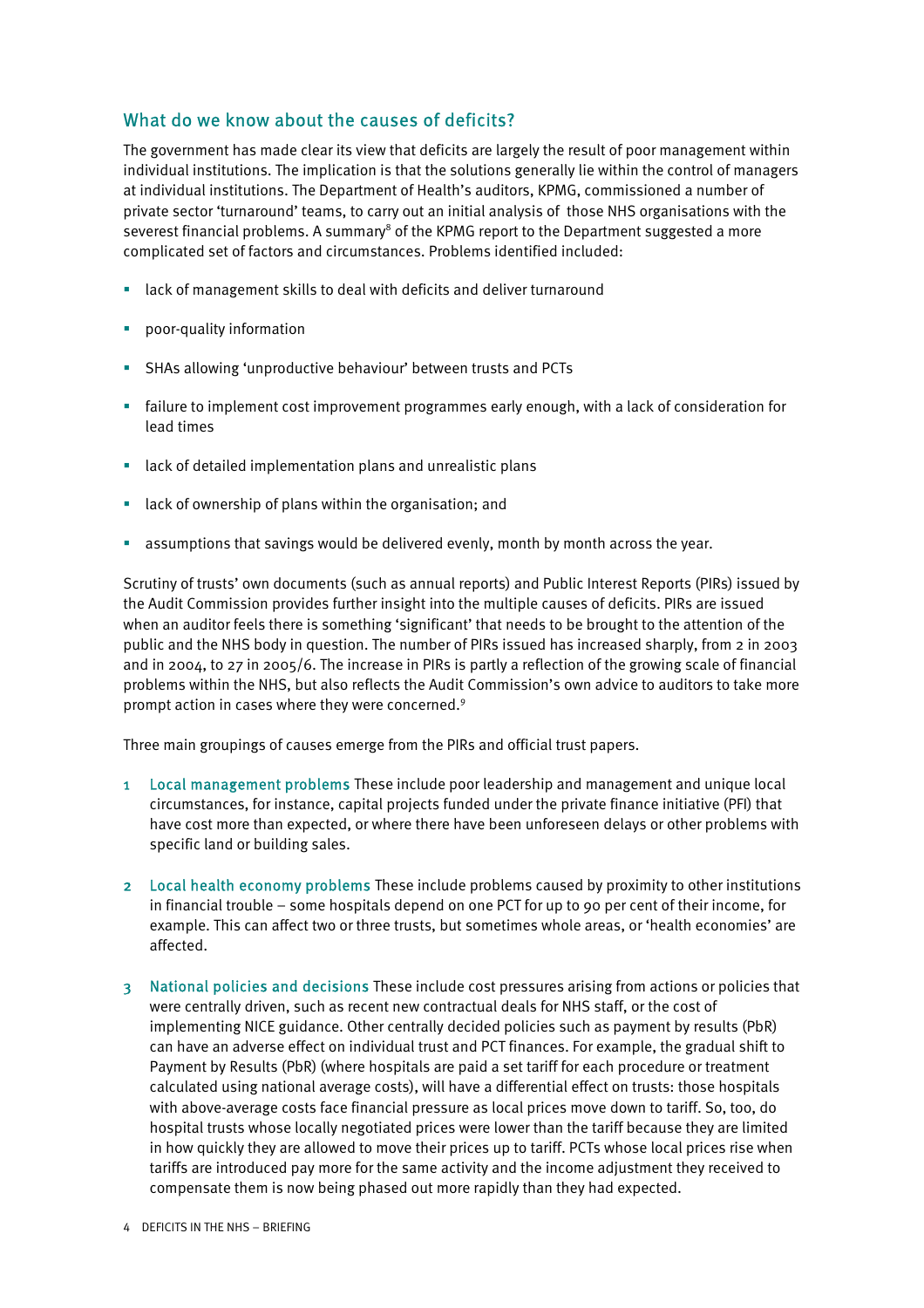Other issues that have contributed to the problems include changes to accounting practices. For example, the rigours of the Resource Allocation and Budgeting (RAB) procedures (introduced in 2001) require that a deficit in any year is deducted from income in the following year. Individual organisations with a deficit cannot broker and then start the next year at zero; the brokerage is now borrowing and must be repaid. In addition, of course, the organisation must also tackle the root causes of its overspending.

Another change has been progressive phasing out of 'capital to revenue transfers,' eliminated from 2004/5, which allowed trusts to switch money from maintenance or capital budgets to revenue budgets.<sup>10</sup>

# 1 Local management problems

#### *Management quality: specific points*

Only a minority of institutions come in for specific management criticism in the PIRs: examples include a trust that failed to hire enough finance staff to service its needs; a PCT that had such poor monitoring data that it was unaware that nearly £1 million had been paid to the local hospital for extra work and one example of highly creative accounting in which expenditure of more than £2 million on medical equipment was 're-classified' as an asset, thereby turning a big deficit into a £20,000 surplus. This last example was later reversed by the official accountants, who commented that 'the desire to present a small surplus at year end has compromised the integrity of the production of accurate annual accounts.' This was the only example of this sort of problem from a total of 27 reports.

#### *Management quality: general failings*

The most striking feature of the NHS bodies covered in the reports is that nearly all of them have had significant underlying deficits for some time. For PCTs, in a few cases, these were inherited from previous health authorities, resulting in a deficit at the inception of the institutions in 2002. What the PIRs refer to is a universal tendency to deal with underlying deficits through a series of short-term measures rather than tackling the root problem (of spending more than their income.) These include the following examples.

- Switching money from buildings and repairs to revenue. This has resulted in a maintenance backlog of £32 million in one trust.
- Using 'non-recurrent' monies. This means using money earmarked for 'one-off' projects, for example, an IT project that did not begin until the following financial year.
- Relying on financial support from other NHS institutions. This can take different forms, including 'planned' support from other trusts (brokerage) but also more short-term cash 'loans' from other trusts and the NHS Bank. All are repayable under Department of Health guidelines issued in 1999.<sup>11</sup> However, in the past this support has not always been clearly identified as a loan rather than income in the accounts. Under the changes to accounting practices introduced in 2001, an amount equal to the previous year's deficits should be subtracted from the budget for the next year. Some trusts are arguing that this accelerates indebtedness to an absurd degree, with one trust forecasting a cumulative deficit of £100 million by 2009, despite projecting small (in-year) surpluses from 2006-8.
- Relying on saving and efficiency targets that are not achieved. Many of the savings plans designed to reduce overspends are classified as 'aspirational' by the auditors. One example is PCT savings plan relying on the assumption of no further growth in demand for hospital services, which, the auditors note 'would be inconsistent with historical patterns.'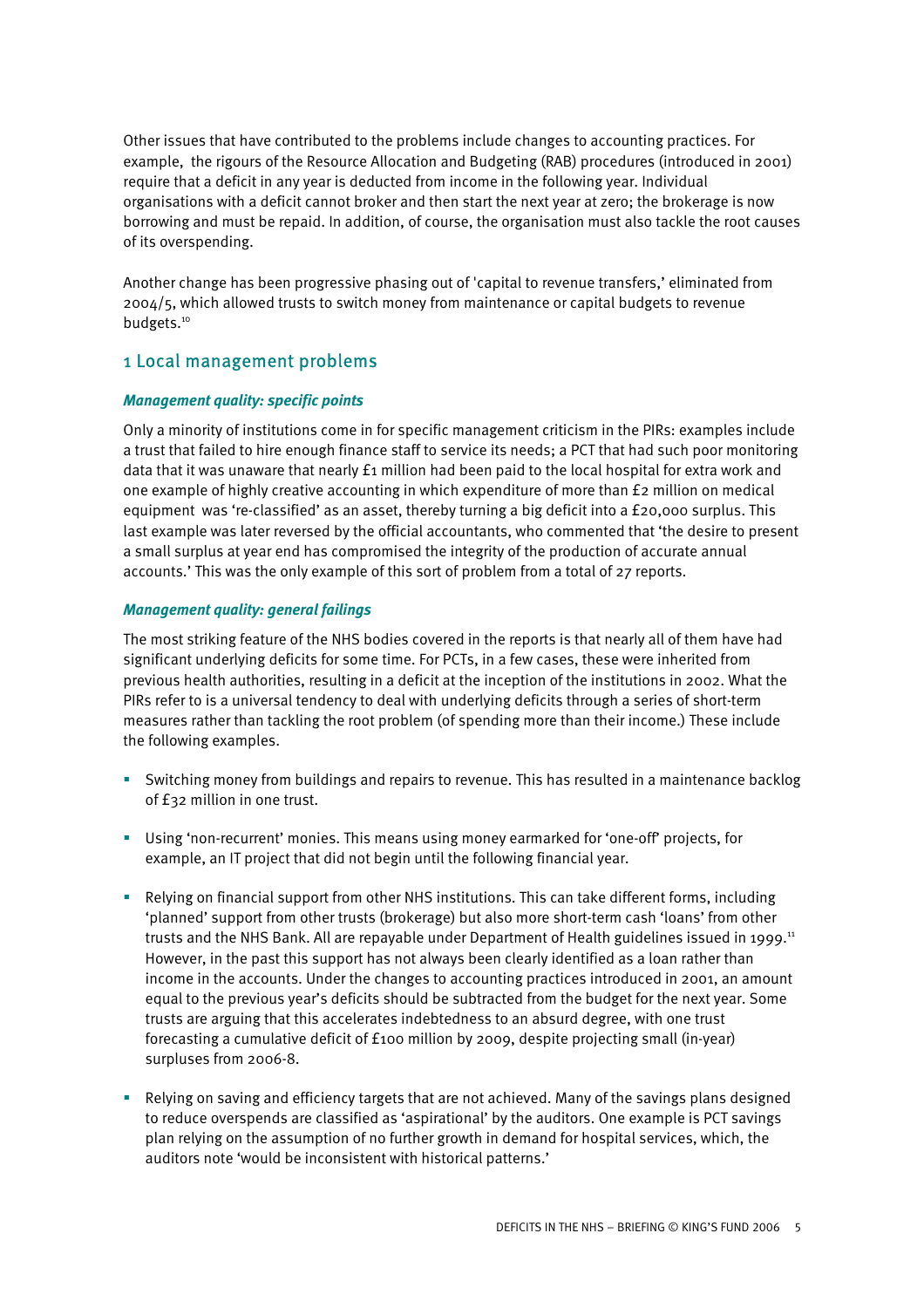#### **2 Local health economy problems**

A common feature of nearly all the reports is the interlinked nature of deficits: very few trusts appear to have deficits in isolation. In the case of hospital trusts, the local PCT (or PCTs) are sometimes also experiencing problems, leading to disagreements and disputes over payment for work done. An oftenrepeated theme is the need for trusts to work out their recovery plans jointly (with PCTs and other trusts) rather than separately, although there is little evidence of this happening effectively. In some cases, for instance the PIRs on Surrey and Sussex SHA or the Thames Valley SHA, there is a more underlying problem concerning the configuration of services in the area as a whole (for instance duplication of services across different sites). The implication is that radical restructuring of services is required, above and beyond any financial recovery plans drawn up at trust level.

#### **3 National policies and decisions**

#### *Meeting targets*

Many of the PIRs refer to the spending in excess of income as being justified, at the time, in order to meet targets (to treat inpatients, outpatients and A&E attendees within a certain time limit). In some cases, contracts were drawn up with the private sector to treat patients in order to meet the targets (one trust spent £2 million in one year on private treatment, which accounted for a quarter of its deficit for that year) or hiring locum and agency staff. One trust, which had failed to meet its A&E target (to treat nearly all patients within four hours), subsequently spent £2 million on extra staff to meet the target. The access target was met, but its deficit was worsened as a result.

This theme is also widely reflected in trust board papers and annual reports. One trust forecasts that an extra £3 million is required to meet targets in 2006/7, a figure which it openly acknowledges is currently 'unfunded' by the PCT.

The Audit Commission has noted 'the view that exists in some NHS bodies that central government targets are in direct competition with the achievement of financial balance.' However, the government's own guidance, issued in 1999, made it clear that for hospital trusts, the three-year breakeven period could be extended if the actions needed to make good a deficit might 'seriously threaten theachievement of national performance targets' and lead to 'unacceptable service consequences.'<sup>12</sup>

A corollary of the increased activity by hospital trusts is the inability of PCTs to control the demand for hospital services. This situation arises because referrals are made by GPs who are not under the control of the PCTs, and hospitals will never send away sick patients. In some cases, PCTs have been aware of the extra activity and have felt bound to pay for it. In one case, £2.3 million was handed over to the local acute trust, leaving the auditors to note the 'absence of agreed schemes between the trusts and PCTs to manage activity levels.' In other cases the PCT has refused to pay for work already done by the acute trust causing a larger deficit in the hospital trust.

#### *Pay costs*

Pressures of costs, including those of implementing the new pay contracts and Agenda for Change, feature frequently in explanations for increased unplanned expenditure. One trust estimates that 'pay modernisations', including the consultants' contract, cost an unanticipated £5.5 million in 2004/5. The auditors for another trust note that the consultants' contract cost an additional £1.1 million in 2004/5 and add 'we did not identify any performance improvement observations from our watching brief on workforce contracts.'

#### *Payment by Results, efficiency and the national tariff*

None of the PIRs refer to PbR, the new payment system being progressively rolled out across the NHS, as a direct cause of financial problems.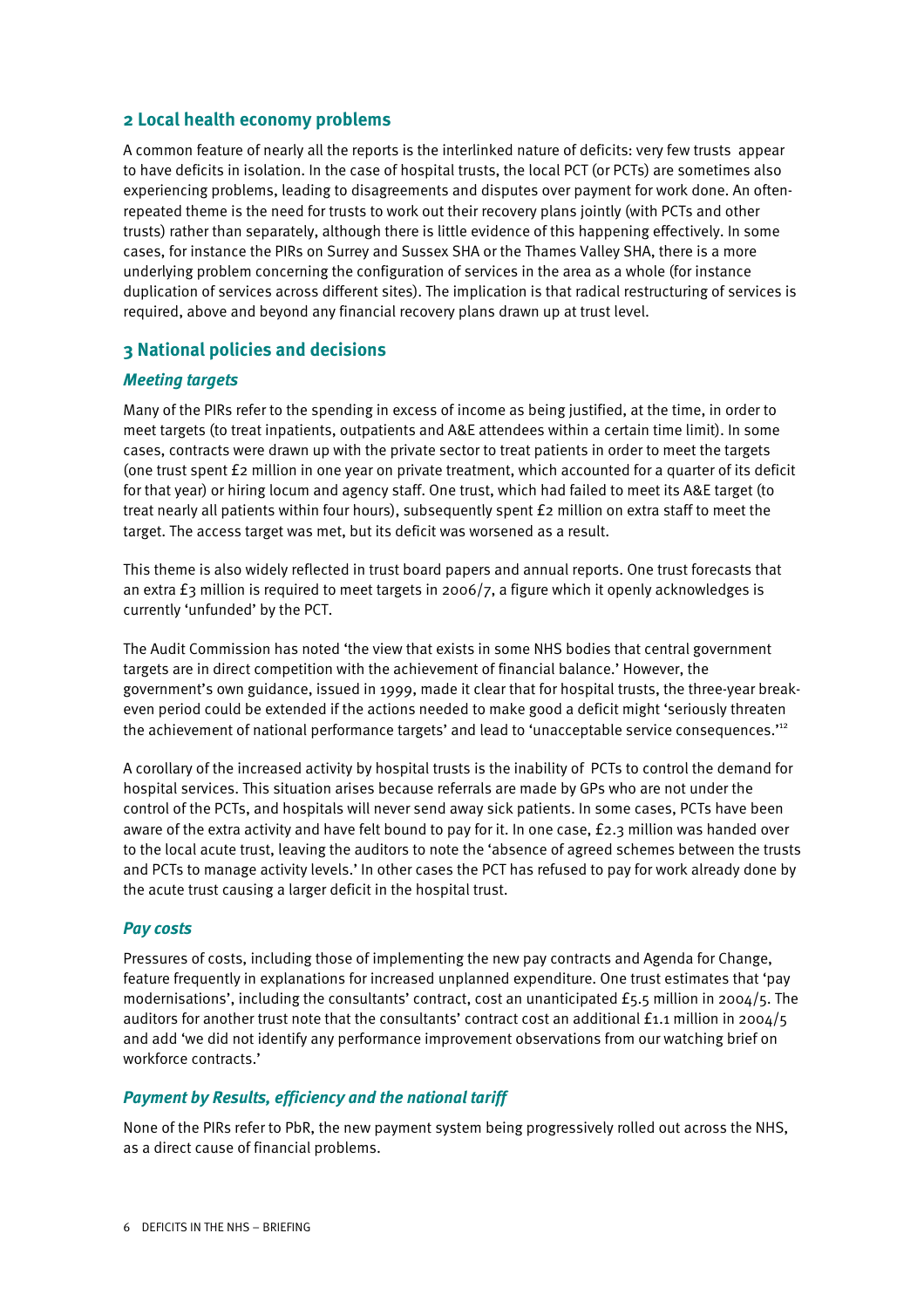PbR uses prices based on a national average of costs and is designed, among other things, to put pressure on high-cost trusts to be more efficient, but will also represent potential extra income for lowcost trusts. A crude indicator of hospital efficiency is the Reference Cost index, a summary measure of a hospital's total cost that has been used since 1997. It ranks hospitals relative to the English average of 100. The Reference Cost index is mentioned on several occasions in the PIRs as an indicator of relative inefficiency: some of the trusts in deficit have average or slightly above average costs. Overall there is no simple relationship between efficiency and deficits: about half the deficit-affected trusts are broadly efficient, with an index rating of below 100.

The lack of impact of PbR is perhaps due to the relative novelty of the policy: PbR will apply to the bulk of hospital activity only from April 2006. It is likely to have a profound impact on all trusts.

Some of the auditors register concerns about the potential for PbR, however, to deliver any financial gains in the future for the trusts in question. Several hospital trusts have built in assumptions about their future income, based on over-optimistic assumptions about growth in activity. One auditor comments 'it is not clear to me whether local PCTs will be able to afford the increase in commissioning expenditure implied by the Trust's future recovery plans.' Another questions the anticipated gains from PbR as they 'are outside the control of the Trust.'

Some of the efficient trusts (who stand to gain automatically from the introduction of the national tariff) raise similar doubts about the profitability of PbR in their own board papers. One trust, faced with attempts by the PCT to place limits on their activity, note that this appears to be a return to the 'block contracts of the past' (a form of contracting that PbR is designed to replace). Another has calculated that PbR is, on paper, worth £19 million, which the PCTs do not appear to have.

#### *Dealing with the deficits*

Since the deficit projections became public in December 2005, there has been a number of initiatives to address the problem. As well as the 'turnaround' teams (commissioned from auditors KPMG) sent into 18 of the worst performing trusts, the Audit Commission is shortly to issue a report analysing the causes of deficits and financial failures in the NHS.

Meanwhile, one region, London, has responded to the overspends by 'top slicing' 1 per cent of the resources of those PCTs not in deficit (on average several million pounds per PCT), to offset deficits.

Restoring the financial health of NHS institutions has been made a priority by the Department of Health. The latest guidance to the NHS makes clear that achieving financial balance is needed not just as a matter of good practice, but also as a foundation for the success of PbR and patient choice.<sup>13</sup> The Department of Health recognises that the new incentive-based reforms will bring some 'financia[l](#page-7-12)  volatility' in addition to any turbulence generated by underlying deficits. It is not yet clear, however, to what extent 'achieving financial balance' will be at the expense of other NHS goals, such as waiting times targets.

#### **Conclusion**

The causes of deficit experienced by trusts subject to PIRs are complex and solutions are likely to take time to take effect. The government is correct in asserting that a 'culture' of management prevailed that prioritised service delivery above achieving financial balance. That culture, however, appears to have been sanctioned from the top and it is clear that the trusts, their auditors, and the SHAs have been aware of the persistence of underlying deficits for some time and short term nature of the financial measures used to temporarily 'balance' the books, without addressing their underlying causes.

Much now depends on the quality of the financial planning and leadership within individual trusts. However, this analysis of the deficits would suggest that only part of the problem lies at the level of better management of the institution. Even with a perfectly engaged and competent leadership, a trust